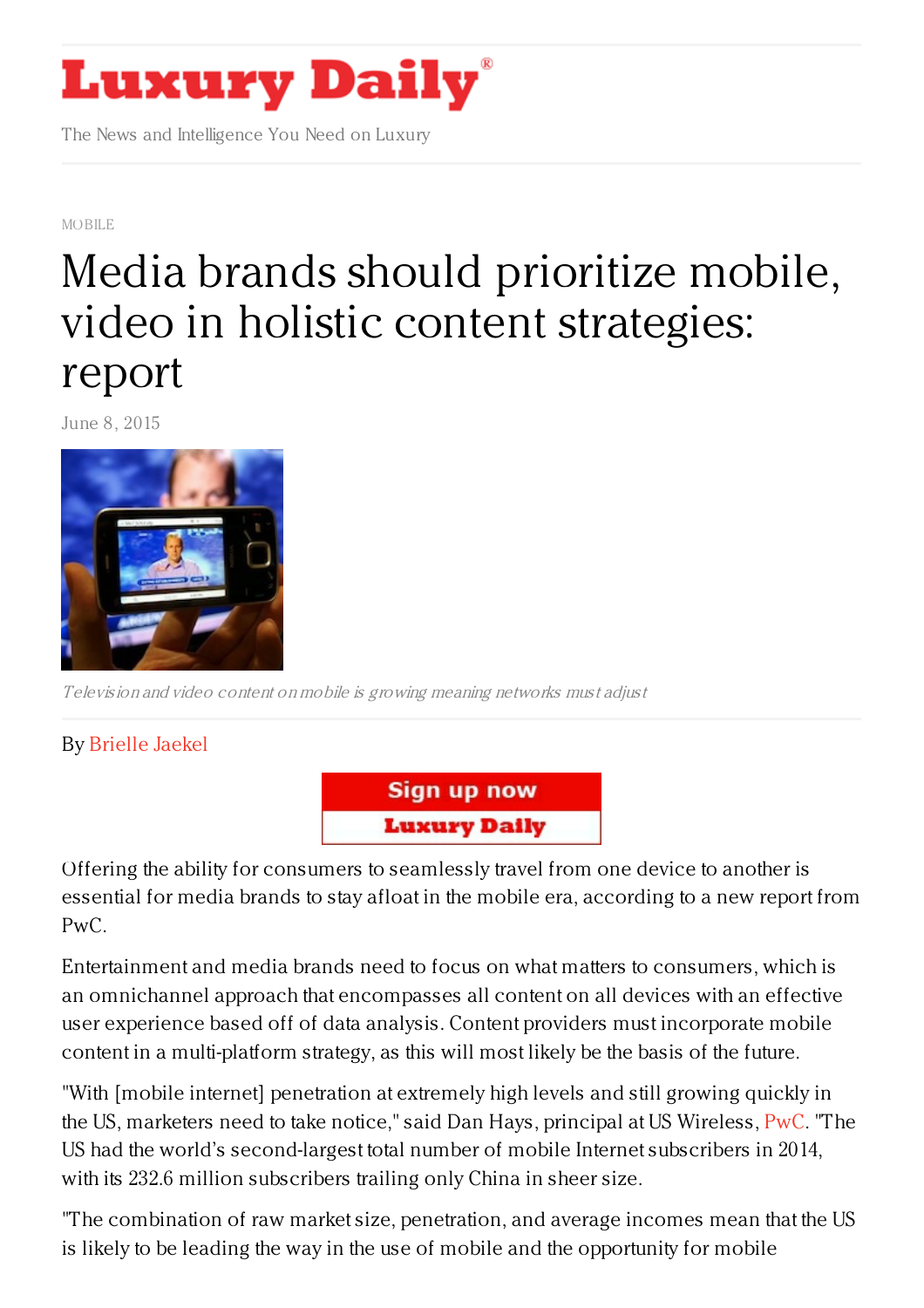marketing for years to come," he said.

## Omni-channel society

Digital advertising is growing tremendously, especially in mobile and video Internet advertising. Viewers are evolving from usual network viewing through television to digital and mobile, meaning it is imperative for media and entertainment companies to include a multi-platform approach to access consumers.

Entertainment consumers are leaning towards an on-demand attitude for consuming content. The availability of this on-demand content is causing television subscriptions to decline, expected to fall from 79.5 percent in 2012 to 76.9 percent in 2016.

Magazines and books are more successful on a digital than newspapers. Digital book revenue is believed to reach 45 percent of total book revenue by 2019.

Although on-demand content is rising research shows that music listeners are leaning towards streaming music rather than downloading and is expected to transcend downloading in 2018.

The shift of viewership to mobile means that publishers and networks alike must continue to strive to create an omnichannel experience for consumers. Within the next few years, every American will have a data-enabled smartphone, and marketers need to be wary of this.

Consumers want to be able to take their content on the go, wherever they want in a seamless manner. A consumer's journey is highly personalized in the mobile era, which makes it imperative for content creators to make their content available wherever the viewer wants.

These consumer demands means that publishers and media brands must incorporate mobile content, as well as desktop and digital, giving the consumer the option to view content wherever they choose, is vital. It also signifies a need in the change of a ratings system, as more content is viewed on mobile and digital, it is imperative content providers pay attention to this data and where the content is being consumed.

Advertisers are following consumers as they make their transition to mobile, which means the networks and publishers must follow as well.

Mobile browsing has now become the dominant platform for Americans using the internet and is projected to grow to 6 times as fast as fixed broadbrand access in the next four years. Mobile Internet advertising in the U.S. is projected to grow at a 25.6 percent compound annual growth rate.

In 2014, mobile Internet advertising surpassed Internet display advertising and will likely become the leading advertising category by 2016. Total Internet advertising in the past year was brought in through mobile 25.2 percent, rising 75.8 percent in 2014.

### Publis her mobile advertising